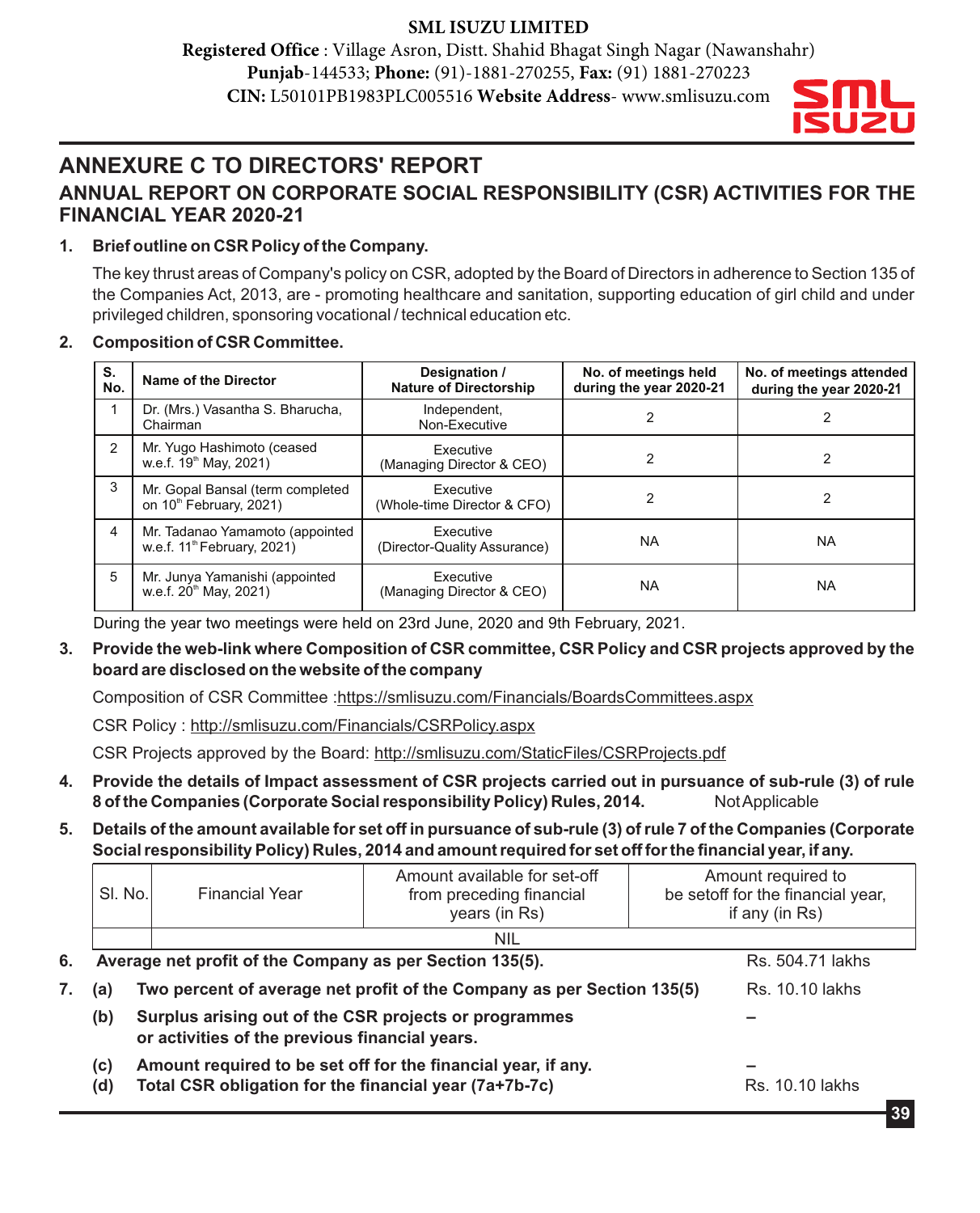

#### **8. (a) CSR amount spent or unspent for the financial year :**

| <b>Total Amount Spent</b><br>for the Financial<br>Year. (in Rs.) | <b>Amount Unspent (in Rs.)</b> |                                                                                    |                                                                                                           |  |  |  |
|------------------------------------------------------------------|--------------------------------|------------------------------------------------------------------------------------|-----------------------------------------------------------------------------------------------------------|--|--|--|
| <b>Rs. 20.0 lakhs</b>                                            |                                | <b>Total Amount transferred</b><br>to Unspent CSR Account<br>as per section 135(6) | Amount transferred to any fund specified<br>under Schedule VII as per second<br>proviso to section 135(5) |  |  |  |
|                                                                  | Amount                         | Date of transfer                                                                   | Name of the Fund   Amount   Date of transfer                                                              |  |  |  |
|                                                                  |                                |                                                                                    | nil                                                                                                       |  |  |  |

#### **(b) Details of CSR amount spent against ongoing projects for the financial year:**

| SI.<br>No.l | Name<br>of the<br><b>Project</b> | Item from<br>the list of<br>activities (Yes/No)<br>in<br><b>Schedule</b><br>VII to<br>the Act | Local<br>area | <b>Location</b><br>of the<br>project |                  | Project<br>duration | Amount<br>allocated<br>for the<br>project<br>(in Rs.) | Amount<br>spent in<br>the current<br>financial<br>Year<br>(in Rs.) | Amount<br>transferred to<br><b>Unspent CSR</b><br>Account for the<br>project as per<br><b>Section 135(6)</b><br>(in Rs.) | Mode of<br>Implementa<br>tion -<br><b>Direct</b><br>(Yes/No) |      | Mode of<br>Implementation -<br>Through<br>Implementing<br>Agency |
|-------------|----------------------------------|-----------------------------------------------------------------------------------------------|---------------|--------------------------------------|------------------|---------------------|-------------------------------------------------------|--------------------------------------------------------------------|--------------------------------------------------------------------------------------------------------------------------|--------------------------------------------------------------|------|------------------------------------------------------------------|
|             |                                  |                                                                                               |               |                                      | State   District |                     |                                                       |                                                                    |                                                                                                                          |                                                              | Name | <b>CSR</b><br>Registration<br>number                             |
|             | <b>NOT APPLICABLE</b>            |                                                                                               |               |                                      |                  |                     |                                                       |                                                                    |                                                                                                                          |                                                              |      |                                                                  |

### **(c) Details of CSR amount spent against other than ongoing projects for the financial year:**

| Sr.<br>No. | Name<br>of the Project                                                                                                                                                                                     | Item from<br>the list of<br>activities in<br>schedule VII | Local<br>area<br>(Yes/No) |              | <b>Location of the</b><br>project | Amount<br>spent<br>for the<br>project | Mode of<br>implementation<br>Direct (Yes/No) | <b>Mode of implementation</b><br><b>Through implementing</b><br>agency |                                      |
|------------|------------------------------------------------------------------------------------------------------------------------------------------------------------------------------------------------------------|-----------------------------------------------------------|---------------------------|--------------|-----------------------------------|---------------------------------------|----------------------------------------------|------------------------------------------------------------------------|--------------------------------------|
|            |                                                                                                                                                                                                            | to the Act.                                               |                           | <b>State</b> | <b>District</b>                   | (Rs.<br>Lakhs)                        |                                              | <b>Name</b>                                                            | <b>CSR</b><br>Registration<br>number |
| 1.         | <b>Girls Education</b><br>Support provided to under<br>privileged girls students in<br>terms of School Fees,<br>Uniforms and Books                                                                         | Education                                                 | Yes                       |              | Chandigarh (UT)                   | 11.21                                 | <b>Direct</b>                                |                                                                        | <b>NA</b>                            |
| 2.         | <b>Vocational Education</b><br>Setting up / Upgradation of<br>vocational training centers<br>for enhancing computer<br>skills and tailoring skills for<br>economically backward<br>section of the society. | Vocational<br>Education                                   | Yes                       |              | Chandigarh (UT)                   | 4.94                                  | <b>Direct</b>                                |                                                                        | <b>NA</b>                            |
| 3.         | <b>Medical Infrastructure</b><br>Medical Infrastructure<br>provided to hospital catering<br>mainly to under-privileged<br>section of society and Face<br>Masks provided to economic<br>weaker section.     | Health care                                               | Yes                       |              | Chandigarh (UT)                   | 3.85                                  | <b>Direct</b>                                |                                                                        | <b>NA</b>                            |
|            | Total                                                                                                                                                                                                      |                                                           |                           |              |                                   | 20.00                                 |                                              |                                                                        |                                      |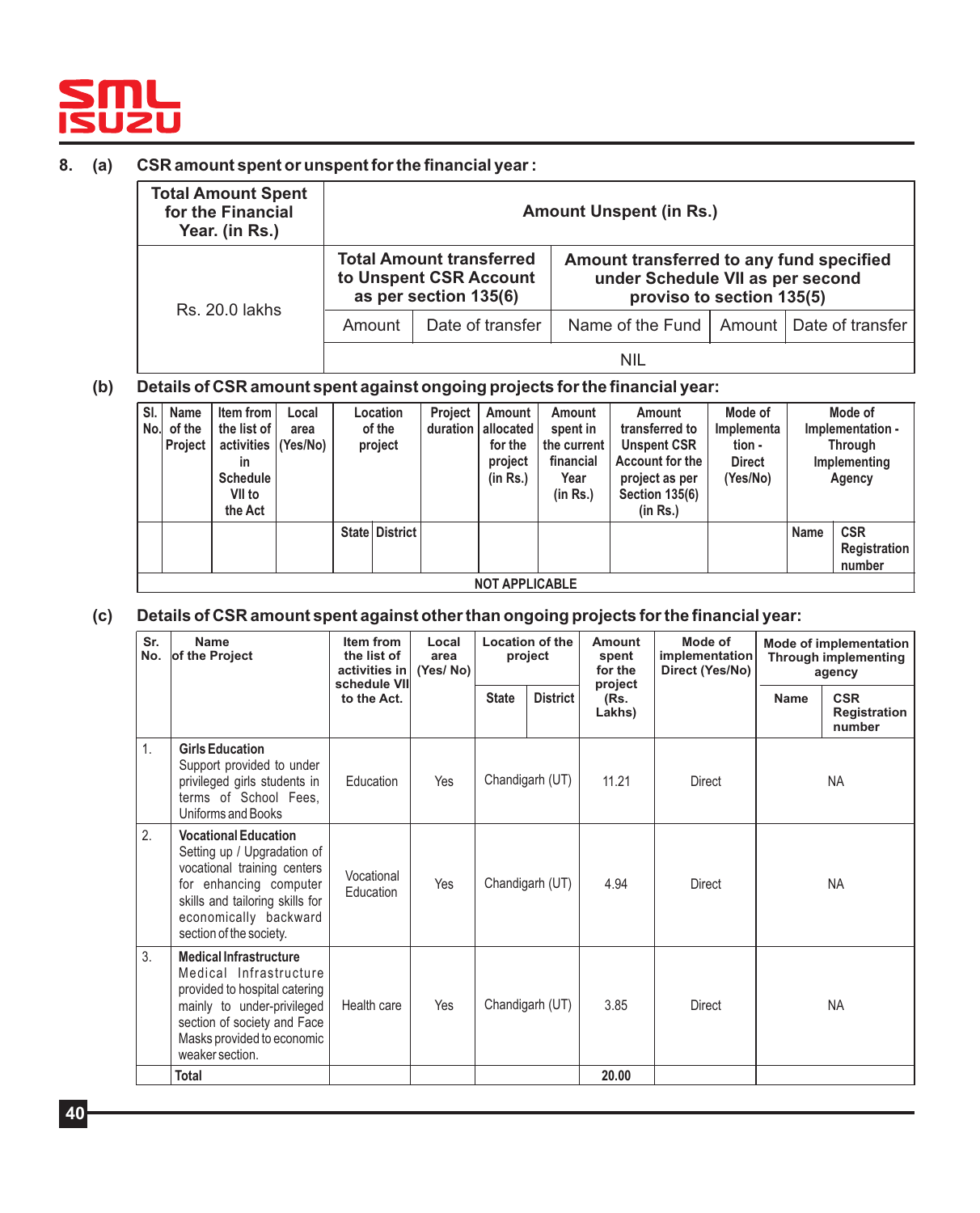

- **(d) Amount spent in Administrative Overheads** : Nil
	-
- **(e) Amount spent on Impact Assessment, if applicable** : Not Applicable
- **(f) Total Amount spent for the Financial Year (8b+8c+8d+8e)** : Rs. 20.00 lakhs
- **(g) Excess amount for set off, if any :**

| SI No.    | <b>Particular</b>                                                                                              | <b>Amount</b><br>(Rs. Lakhs) |
|-----------|----------------------------------------------------------------------------------------------------------------|------------------------------|
| $($ l $)$ | Two percent of average net profit of the company as per section 135(5)                                         | 10.10                        |
| (ii)      | Total amount spent for the Financial Year 2020-21                                                              | 20.00                        |
| (iii)     | Excess amount spent for the financial year [(ii)-(i)]                                                          | 9.90                         |
| (iv)      | Surplus arising out of the CSR projects or programmes or activities<br>of the previous financial years, if any | <b>NIL</b>                   |
| $(\vee)$  | Amount available for set off in succeeding financial years [(iii)-(iv)]                                        | 9.90                         |

**9. (a) Details of Unspent CSR amount for the preceding three financial years :**

| SI.<br>No. | <b>Preceding</b><br><b>Financial</b><br>Year | <b>Amount</b><br>transferred<br>to Unspent CSR<br><b>Account under</b><br>section 135 (6)<br>(in Rs.) | <b>Amount</b><br>spent in the<br>reporting<br><b>Financial Year</b><br>(in Rs.) | Amount transferred to<br>any fund specified<br>under Schedule VII<br>as per section 135(6),<br>if any |         | <b>Amount</b><br>remaining<br>to be spent in<br>succeeding<br>financial years<br>(in Rs.) |  |  |
|------------|----------------------------------------------|-------------------------------------------------------------------------------------------------------|---------------------------------------------------------------------------------|-------------------------------------------------------------------------------------------------------|---------|-------------------------------------------------------------------------------------------|--|--|
|            |                                              |                                                                                                       |                                                                                 | Name of<br>the Fund                                                                                   | (in Rs) | Amount   Date of<br>transfer                                                              |  |  |
|            | <b>NIL</b>                                   |                                                                                                       |                                                                                 |                                                                                                       |         |                                                                                           |  |  |

 **(b) Details of CSR amount spent in the financial year for ongoing projects of the preceding financial year(s):**

| No.        | SI. Project Name<br>ID | of the<br><b>Project</b> | <b>Financial</b><br>Year in<br>which the<br>project was<br>commenced |  | the project<br>(in Rs.) | Project   Total amount   Amount spent   Cumulative<br>$ $ duration   allocated for $ $ on the project $ $ amount spent $ $<br>in reporting<br><b>Financial</b><br>Year (in Rs) | at the end of<br>reporting<br><b>Financial</b><br>Year (in Rs.) | <b>Status of</b><br>the<br>project -<br><b>Completed</b><br>/Ongoing |
|------------|------------------------|--------------------------|----------------------------------------------------------------------|--|-------------------------|--------------------------------------------------------------------------------------------------------------------------------------------------------------------------------|-----------------------------------------------------------------|----------------------------------------------------------------------|
| <b>NIL</b> |                        |                          |                                                                      |  |                         |                                                                                                                                                                                |                                                                 |                                                                      |

- **10. In case of creation or acquisition of capital asset, furnish the details relating to the asset so created or acquired through CSR spent in the financial year :** 
	- **(a) Date of creation or acquisition of the capital asset(s)** : Not Applicable
	- **(b) Amount of CSR spent for creation or acquisition of** : Not Applicable  **Capital asset.**

**41**